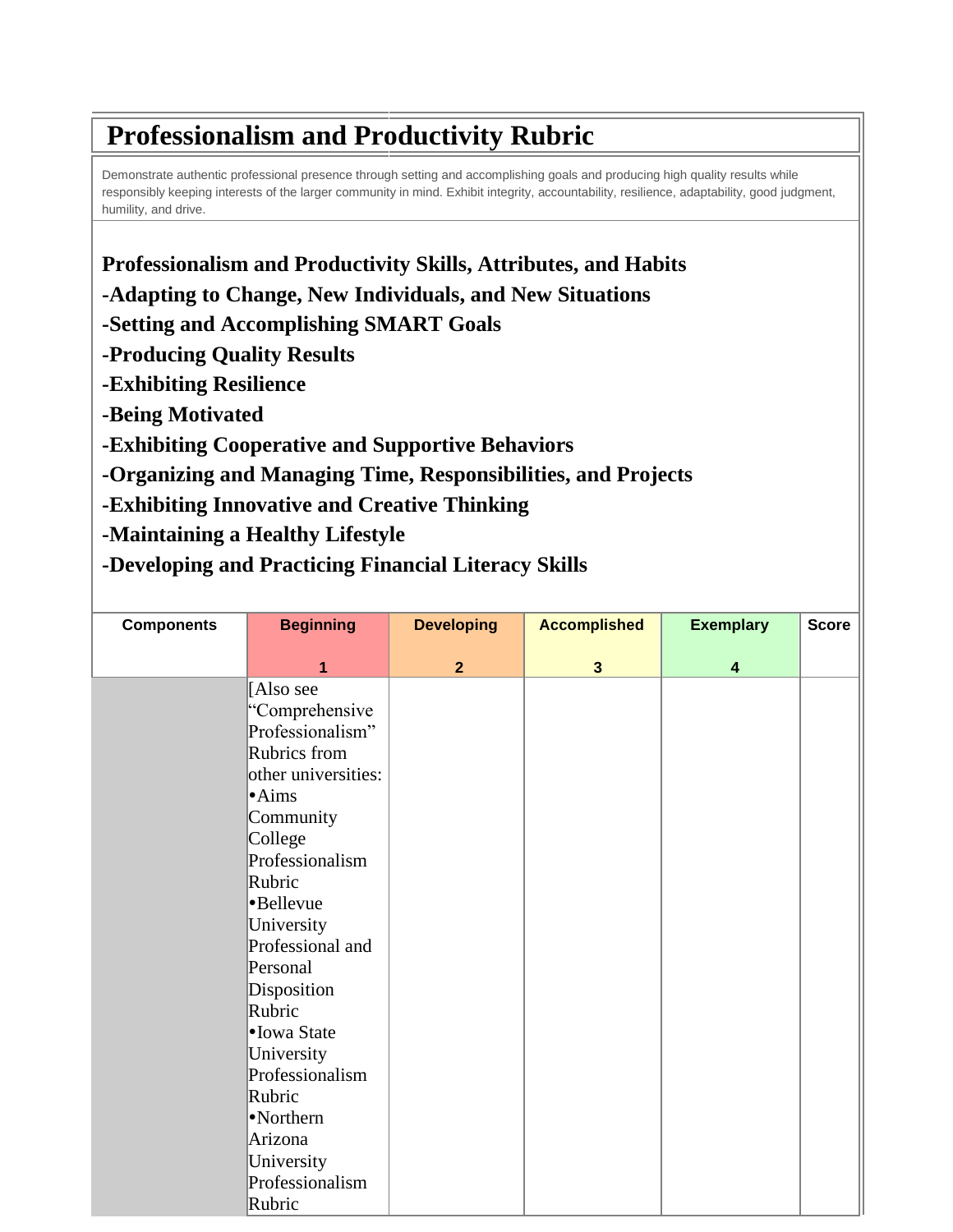|                                                                                                                                  | $\cdot$ Rogue<br>Community<br>College Work<br>Ethic and<br>Professional<br>Presence Rubric<br>•Rollins College<br>Personal<br>Development<br>Rubric<br>•University of<br>Arizona<br>Professionalism<br>Rubric<br>•University of<br>Colorado<br>Professionalism<br>Rubric<br>•University of<br>Vermont<br>Professionalism<br>Rubric      |                                                                                                                                                                                                                                                                                                                                                    |                                                                                                                                                                                                                                                                                                                                                                    |                                                                                                                                                                                                                                                                                                                                                          |  |
|----------------------------------------------------------------------------------------------------------------------------------|-----------------------------------------------------------------------------------------------------------------------------------------------------------------------------------------------------------------------------------------------------------------------------------------------------------------------------------------|----------------------------------------------------------------------------------------------------------------------------------------------------------------------------------------------------------------------------------------------------------------------------------------------------------------------------------------------------|--------------------------------------------------------------------------------------------------------------------------------------------------------------------------------------------------------------------------------------------------------------------------------------------------------------------------------------------------------------------|----------------------------------------------------------------------------------------------------------------------------------------------------------------------------------------------------------------------------------------------------------------------------------------------------------------------------------------------------------|--|
| Adapting to<br>Change, Different<br>Individuals, New<br>Teams, New<br>Situations, Re-<br>Organizations, and<br>New Organizations | •Never thinks<br>ahead and<br>anticipates<br>potential changes<br>Never creates<br>contingency or<br>backup plans<br>•Never moves<br>forward and<br>adapts when<br>unanticipated<br>change occurs<br>•Never stays<br>positive amidst<br>change<br>•Never keeps an<br>open mind to new<br>possibilities and<br>different<br>perspectives | • Rarely thinks<br>ahead and<br>anticipates<br>potential changes<br>• Rarely creates<br>contingency or<br>backup plans<br>• Rarely moves<br>forward and<br>adapts when<br>unanticipated<br>change occurs<br>• Rarely stays<br>positive amidst<br>change<br>• Rarely keeps an<br>open mind to<br>new possibilities<br>and different<br>perspectives | •Sometimes<br>thinks ahead and<br>anticipates<br>potential changes<br>•Sometimes<br>creates<br>contingency or<br>backup plans<br>•Sometimes<br>moves forward<br>and adapts when<br>unanticipated<br>change occurs<br>•Sometimes stays • Almost always<br>positive amidst<br>change<br>•Sometimes<br>keeps an open<br>mind to new<br>possibilities and<br>different | • Almost always<br>thinks ahead and<br>anticipates<br>potential changes<br>• Almost always<br>creates<br>contingency or<br>backup plans<br>• Almost always<br>moves forward<br>and adapts when<br>unanticipated<br>change occurs<br>stays positive<br>amidst change<br>• Almost always<br>keeps an open<br>mind to new<br>possibilities and<br>different |  |
|                                                                                                                                  | [Also see<br>"Adaptability/<br>Flexibility"<br>rubrics from other<br>universities:<br>•Clemson<br>University                                                                                                                                                                                                                            |                                                                                                                                                                                                                                                                                                                                                    | perspectives                                                                                                                                                                                                                                                                                                                                                       | perspectives                                                                                                                                                                                                                                                                                                                                             |  |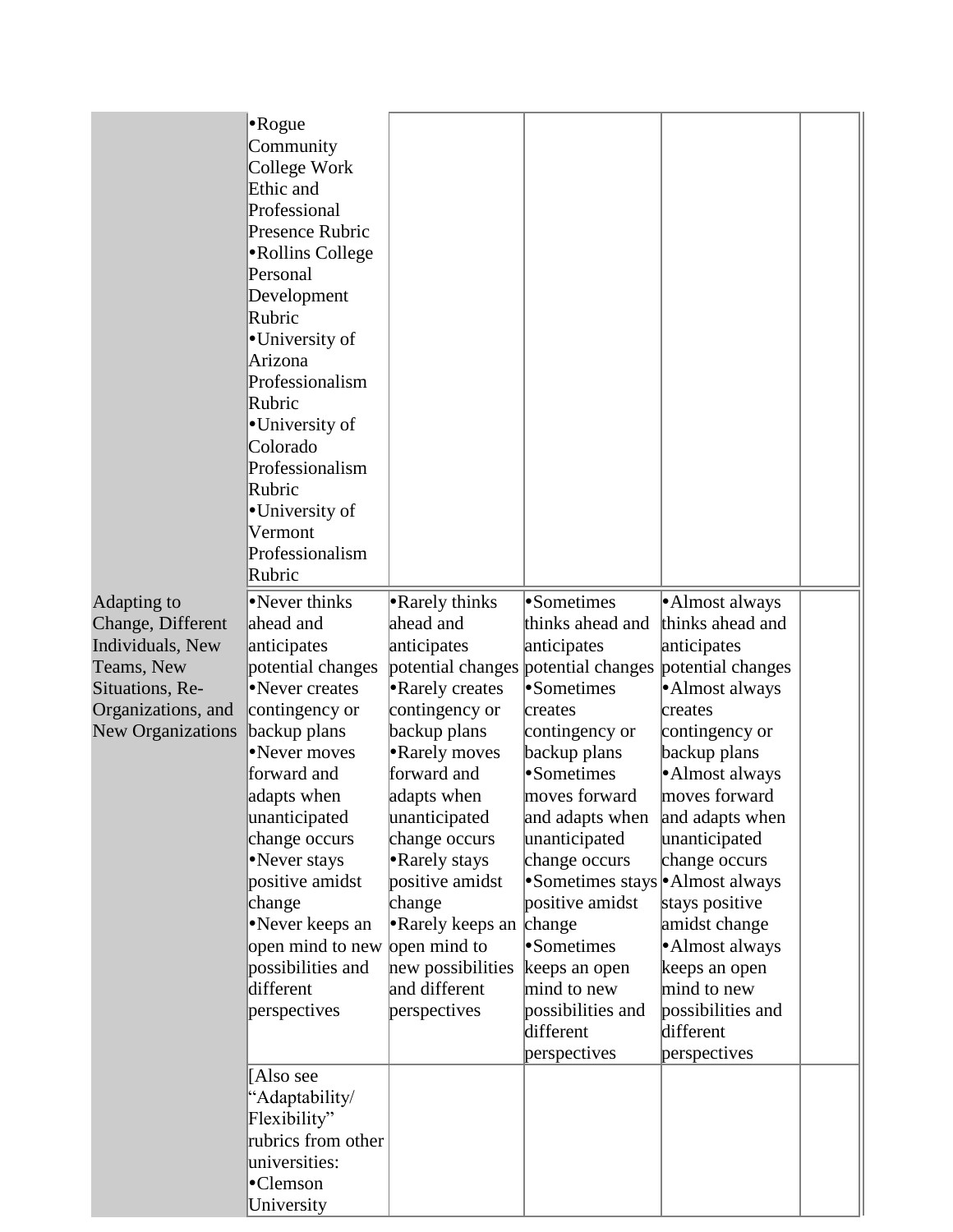|                                                                                                                                                                     | Adaptability<br>Rubric                                                                                                                                                                                                                                                        |                                                                                                                                                                           |                                                                                                                                                                                                             |                                                                                                                                                                                              |  |
|---------------------------------------------------------------------------------------------------------------------------------------------------------------------|-------------------------------------------------------------------------------------------------------------------------------------------------------------------------------------------------------------------------------------------------------------------------------|---------------------------------------------------------------------------------------------------------------------------------------------------------------------------|-------------------------------------------------------------------------------------------------------------------------------------------------------------------------------------------------------------|----------------------------------------------------------------------------------------------------------------------------------------------------------------------------------------------|--|
| Setting and<br>Accomplishing<br><b>SMART Goals:</b><br>Specific,<br>Measurable,<br>Attainable,<br>Realistic, Time<br>Bound                                          | Never sets and,<br>accomplishes<br><b>SMART</b> goals                                                                                                                                                                                                                         | • Rarely sets and,<br>accomplishes<br><b>SMART</b> goals                                                                                                                  | •Sometimes sets<br>and accomplishes sets and<br><b>SMART</b> goals                                                                                                                                          | • Almost always<br>accomplishes<br><b>SMART</b> goals                                                                                                                                        |  |
| <b>Producing Quality</b><br>Results (e.g.,<br><b>Having High</b><br>Internal Standard of standards of<br>Excellence)                                                | •Never produces<br>quality results<br>•Never has high<br>excellence                                                                                                                                                                                                           | <b>Rarely produces • Sometimes</b><br>quality results<br>• Rarely has high<br>standards of<br>excellence                                                                  | produces quality<br>results<br>•Sometimes has<br>high standards of<br>excellence                                                                                                                            | • Almost always<br>produces quality<br>results<br>• Almost always<br>has high<br>standards of<br>excellence                                                                                  |  |
| Exhibiting<br>Resilience (e.g.,<br>Persevering,<br>Persisting, Being<br>Tenacious, and<br>Constructively<br>Pushing through<br>Failure)                             | •Never pushes<br>through obstacles<br>or failures<br>•Never perseveres • Rarely<br>or persists through perseveres or<br>difficulties or<br>setbacks                                                                                                                           | • Rarely pushes<br>through obstacles pushes through<br>or failures<br>persists through<br>difficulties or<br>setbacks                                                     | •Sometimes<br>obstacles or<br>failures<br>•Sometimes<br>perseveres or<br>persists through<br>difficulties or<br>setbacks                                                                                    | ·Almost always<br>pushes through<br>obstacles or<br>failures<br>• Almost always<br>perseveres or<br>persists through<br>difficulties or<br>setbacks                                          |  |
| Being Motivated<br>(e.g., Exhibiting)<br>Drive,<br>Commitment,<br>Preparedness, and<br>Reliability; Taking<br>Initiative, Working<br>and Learning<br>Independently) | $\bullet$ Is never<br>motivated<br>•Never exhibits<br>drive,<br>commitment,<br>preparedness, and preparedness, and preparedness, and preparedness, and<br>reliability<br>•Never takes<br>initiative<br>•Never works and •Rarely works<br>learns<br>independently of<br>others | $\bullet$ Is rarely<br>motivated<br>• Rarely exhibits<br>drive,<br>commitment,<br>reliability<br>• Rarely takes<br>initiative<br>and learns<br>independently of<br>others | •Is sometimes<br>motivated<br>•Sometimes<br>exhibits drive,<br>commitment,<br>reliability<br>•Sometimes takes • Almost always<br>initiative<br>•Sometimes<br>works and learns<br>independently of<br>others | • Is almost always<br>motivated<br>• Almost always<br>exhibits drive,<br>commitment,<br>reliability<br>takes initiative<br>• Almost always<br>works and learns<br>independently of<br>others |  |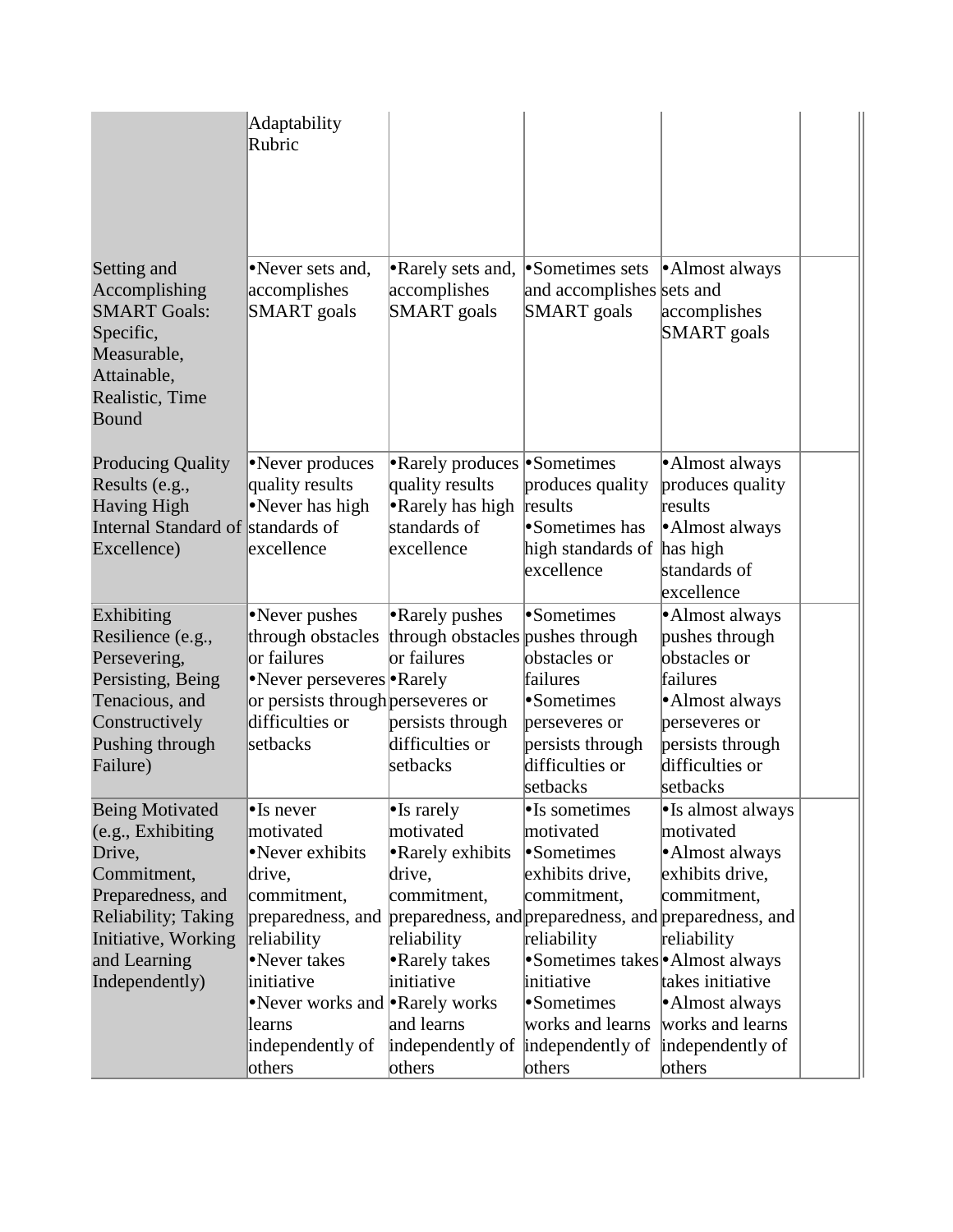| Exhibiting                          | •Never exhibits                   | • Rarely exhibits                 | •Sometimes                                         | • Almost always                       |  |
|-------------------------------------|-----------------------------------|-----------------------------------|----------------------------------------------------|---------------------------------------|--|
| Cooperative and                     | cooperative and                   | cooperative and                   | exhibits                                           | exhibits                              |  |
| Supportive                          | supportive                        | supportive                        | cooperative and                                    | cooperative and                       |  |
| Behaviors (e.g.,                    | behaviors                         | behaviors                         | supportive                                         | supportive                            |  |
| Having                              | •Interactions with •Interactions  |                                   | behaviors                                          | behaviors                             |  |
| Collaborative                       | others are never                  | with others are                   |                                                    | •Interactions with •Interactions with |  |
| Interactions,                       | collaborative                     | rarely                            | others are                                         | others are almost                     |  |
| Respecting, Being a •Never respects |                                   | collaborative                     | sometimes                                          | always                                |  |
| Team Player,                        | <b>lothers</b>                    | Rarely respects                   | collaborative                                      | collaborative                         |  |
| Displaying Healthy                  | $\bullet$ Never                   | others                            | •Sometimes                                         | ·Almost always                        |  |
| Competitiveness)                    | contributes to or                 | $\bullet$ Rarely                  | respects others                                    | respects others                       |  |
|                                     | adds value to                     | contributes to or                 | •Sometimes                                         | • Almost always                       |  |
|                                     | teams that one is a adds value to |                                   | contributes to or                                  | contributes to or                     |  |
|                                     | member of                         | teams that one is                 | adds value to                                      | adds value to                         |  |
|                                     | •Almost always                    | a member of                       | teams that one is                                  | teams that one is                     |  |
|                                     | displays unhealthy Sometimes      |                                   | a member of                                        | a member of                           |  |
|                                     | competitiveness todisplays        |                                   | • Rarely displays                                  | • Almost never                        |  |
|                                     | the detriment of                  | unhealthy                         | unhealthy                                          | displays                              |  |
|                                     | teammates and the competitiveness |                                   | competitiveness                                    | unhealthy                             |  |
|                                     | organization                      | to the detriment                  | to the detriment                                   | competitiveness                       |  |
|                                     |                                   |                                   | of teammates and of teammates and to the detriment |                                       |  |
|                                     |                                   | the organization                  | the organization                                   | of teammates and                      |  |
|                                     |                                   |                                   |                                                    | the organization                      |  |
| Organizing and                      | $\bullet$ Is never                | $\bullet$ Is rarely               | •Is sometimes                                      | · Is almost always                    |  |
| Managing Time,                      | organized                         | organized                         | organized                                          | organized                             |  |
| Responsibilities,                   | •Never manages                    | • Rarely manages                  | •Sometimes                                         | ·Almost always                        |  |
| and Projects                        | time appropriately time           |                                   | manages time                                       | manages time                          |  |
|                                     | •Never prioritizes appropriately  |                                   | appropriately                                      | appropriately                         |  |
|                                     | responsibilities                  | $\bullet$ Rarely                  | •Sometimes                                         | · Almost always                       |  |
|                                     | •Never multitasks prioritizes     |                                   | prioritizes                                        | prioritizes                           |  |
|                                     | effectively                       | responsibilities                  | responsibilities                                   | responsibilities                      |  |
|                                     | •Never                            | $\bullet$ Rarely                  | •Sometimes                                         | ·Almost always                        |  |
|                                     | meticulously                      | multitasks                        | multitasks                                         | multitasks                            |  |
|                                     | manages projects                  | effectively                       | effectively                                        | effectively                           |  |
|                                     | or plans events                   | $\bullet$ Rarely                  | •Sometimes                                         | • Almost always                       |  |
|                                     |                                   | meticulously                      | meticulously                                       | meticulously                          |  |
|                                     |                                   | manages projects manages projects |                                                    | manages projects                      |  |
|                                     |                                   | or plans events                   | or plans events                                    | or plans events                       |  |
|                                     | [Also see "Project                |                                   |                                                    |                                       |  |
|                                     | Management" and                   |                                   |                                                    |                                       |  |
|                                     | ''Risk                            |                                   |                                                    |                                       |  |
|                                     | Management"                       |                                   |                                                    |                                       |  |
|                                     | rubrics from other                |                                   |                                                    |                                       |  |
|                                     | universities:                     |                                   |                                                    |                                       |  |
|                                     | •Texas A&M                        |                                   |                                                    |                                       |  |
|                                     | <b>University Project</b>         |                                   |                                                    |                                       |  |
|                                     | Management                        |                                   |                                                    |                                       |  |
|                                     | Rubric                            |                                   |                                                    |                                       |  |
|                                     | •Texas A&M                        |                                   |                                                    |                                       |  |
|                                     | <b>Risk Management</b>            |                                   |                                                    |                                       |  |
|                                     | Rubric                            |                                   |                                                    |                                       |  |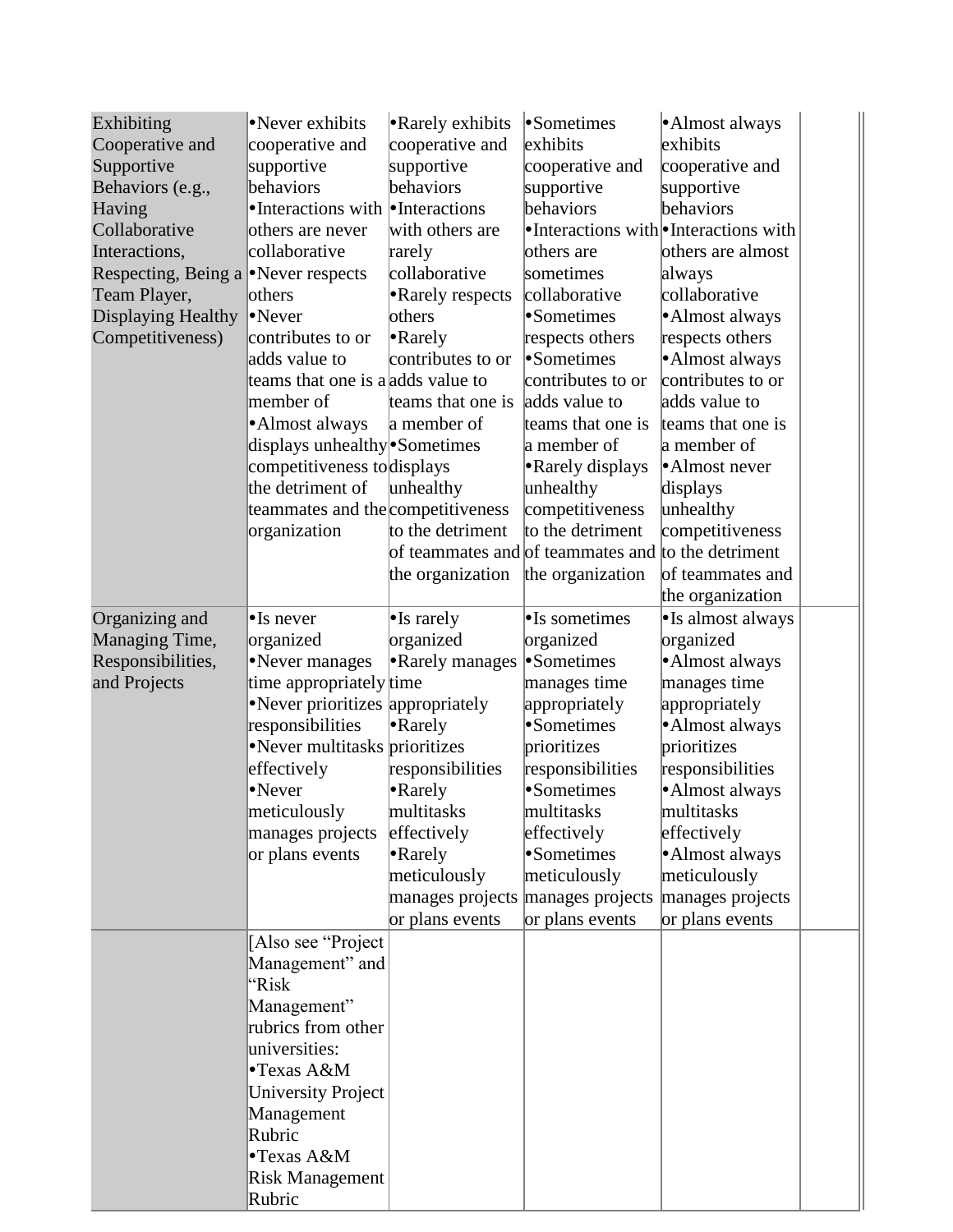| Exhibiting<br>Innovative and<br><b>Creative Thinking</b> | •Never exhibits<br>innovative or<br>creative thinking<br>•Is never capable<br>of innovatively<br>improving or<br>changing existing<br>programs or<br>processes<br>•Never puts<br>together<br>seemingly<br>unrelated items to<br>create something<br>new<br>•Never takes<br>ideas from other<br>disciplines/fields<br>and adapts these<br>to a new<br>discipline/field | • Rarely exhibits • Sometimes<br>innovative or<br>creative thinking innovative or<br>• Is rarely capable creative thinking<br>of innovatively<br>improving or<br>changing existing innovatively<br>programs or<br>processes<br>• Rarely puts<br>together<br>seemingly<br>unrelated items to together<br>create something seemingly<br>new<br>• Rarely takes<br>ideas from other<br>and adapts these<br>to a new<br>discipline/field | exhibits<br>$\bullet$ Is sometimes<br>capable of<br>improving or<br>changing existing changing existing<br>programs or<br>processes<br>Sometimes puts<br>create something create something<br>new<br>disciplines/fields •Sometimes takes•Almost always<br>ideas from other takes ideas from<br>disciplines/fields<br>and adapts these<br>to a new<br>discipline/field | •Almost always<br>exhibits<br>innovative or<br>creative thinking<br>• Is almost always<br>capable of<br>innovatively<br>improving or<br>programs or<br>processes<br>•Almost always<br>puts together<br>seemingly<br>unrelated items to unrelated items to<br>new<br>other disciplines/<br>fields and adapts<br>these to a new<br>discipline/field |  |
|----------------------------------------------------------|-----------------------------------------------------------------------------------------------------------------------------------------------------------------------------------------------------------------------------------------------------------------------------------------------------------------------------------------------------------------------|-------------------------------------------------------------------------------------------------------------------------------------------------------------------------------------------------------------------------------------------------------------------------------------------------------------------------------------------------------------------------------------------------------------------------------------|-----------------------------------------------------------------------------------------------------------------------------------------------------------------------------------------------------------------------------------------------------------------------------------------------------------------------------------------------------------------------|---------------------------------------------------------------------------------------------------------------------------------------------------------------------------------------------------------------------------------------------------------------------------------------------------------------------------------------------------|--|
| Maintaining a<br><b>Healthy Lifestyle</b>                | •Never maintains<br>a healthy lifestyle maintains a<br>•Never manages<br>stress<br>•Never eats<br>healthy<br>•Never exercises<br>•Never finds a<br>personal balance<br>between job and<br>other activities<br>•Never takes<br>action to support<br>one's mental/<br>emotional health                                                                                  | $\bullet$ Rarely<br>healthy lifestyle<br>• Rarely manages<br>stress<br>• Rarely eats<br>healthy<br>• Rarely exercises • Sometimes<br>• Rarely finds a<br>personal balance<br>between job and<br>other activities<br>• Rarely takes<br>action to support<br>one's mental/<br>emotional health                                                                                                                                        | •Sometimes<br>maintains a<br>healthy lifestyle<br>•Sometimes<br>manages stress<br>•Sometimes eats<br>healthy<br>exercises<br>•Sometimes finds • Almost always<br>a personal<br>balance between<br>job and other<br>activities<br>•Sometimes takes • Almost always<br>action to support<br>one's mental/<br>emotional health                                           | • Almost always<br>maintains a<br>healthy lifestyle<br>• Almost always<br>manages stress<br>·Almost always<br>eats healthy<br>• Almost always<br>exercises<br>finds a personal<br>balance between<br>job and other<br>activities<br>takes action to<br>support one's<br>mental/emotional<br>health                                                |  |
|                                                          | [Also see "Health<br>and Wellness"<br>rubrics from other<br>universities:<br>•Northern<br>Arizona<br><b>University Health</b><br>and Wellness                                                                                                                                                                                                                         |                                                                                                                                                                                                                                                                                                                                                                                                                                     |                                                                                                                                                                                                                                                                                                                                                                       |                                                                                                                                                                                                                                                                                                                                                   |  |